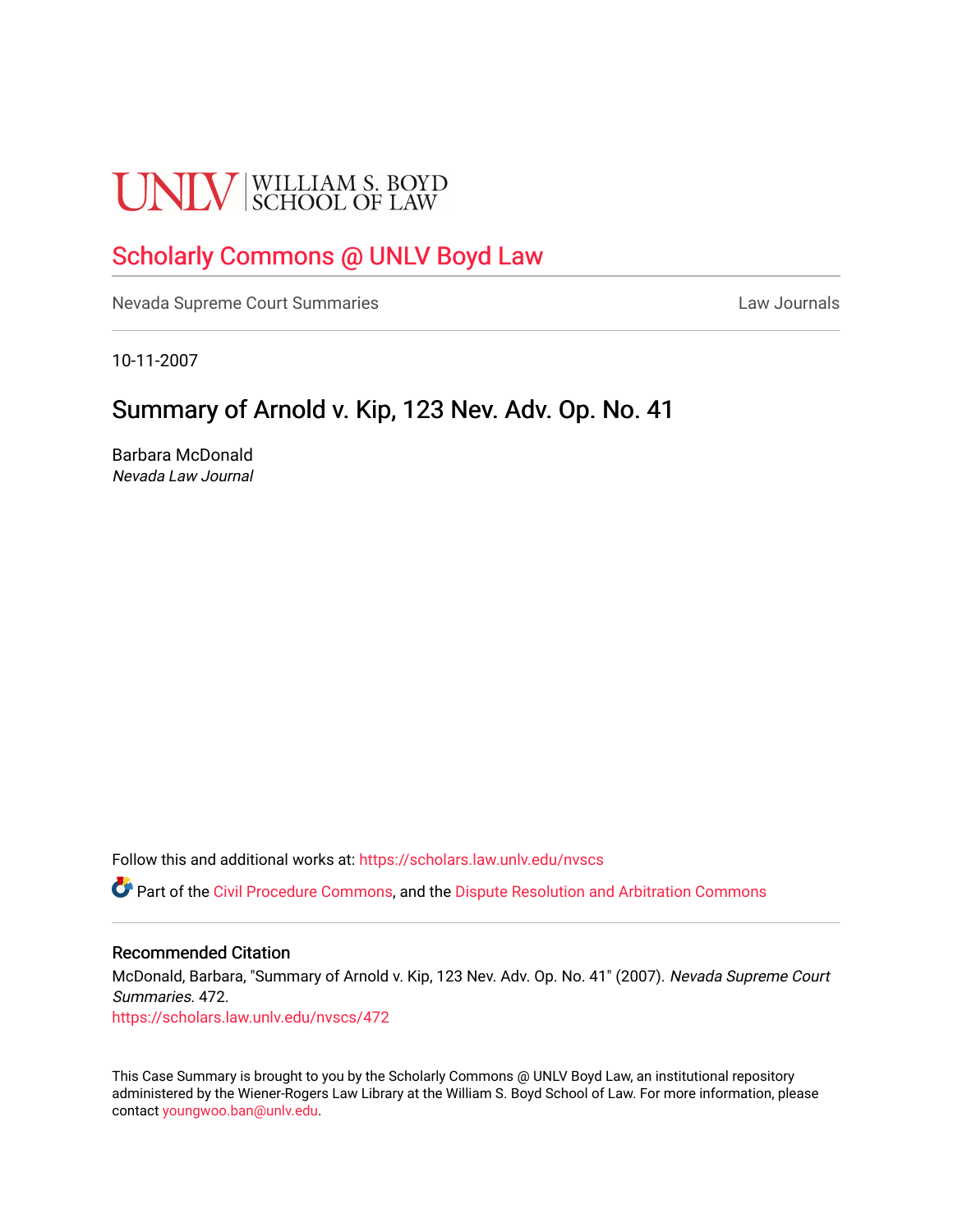## *Arnold v. Kip***, 123 Nev. Adv. Op. No. 41 (October 11, 2007)[1](#page-1-0)**

### **CIVIL PROCEDURE – DISMISSAL UNDER NRCP 16.1(e)(2)**

#### **Summary**

Appeal from a district court order dismissing a medical malpractice action.

#### **Disposition/Outcome**

 Affirmed the district court's order dismissing the medical malpractice action because of a failure to timely file under NRCP 16.1(e)(2).

#### **Factual and Procedural History**

 Paul and Elizabeth Arnold filed a medical malpractice claim against Phelps C. Kip, M.D. in July 2003, for allegedly negligent surgery on Paul's spine nearly two years earlier. They served him with a summons and complaint, and Dr. Kip timely filed an answer denying liability, after which the parties conducted an early case conference under NRCP 16.1(e)(1).

 On August 6, 2004, Dr. Kip moved to dismiss the action without prejudice because the Arnolds had failed to file a case conference report within 240 days of service of summons and complaint, pursuant to NRCP 16.1(e)(2). Because he had been served with a summons and complaint on November 24, 2003, Dr. Kip argued that the deadline for filing the case conference report had expired in late July, 2004, and the Arnolds' lack of explanation for their lapse in filing amounted to a failure to facilitate discovery.

 The Arnolds argued that their claim should not be dismissed because their failure to timely file was inadvertent; they had made all oral disclosures required under NRCP 16.1(a) at the early case conference; Dr. Kip had not asked about the filing prior to his motion to dismiss, and Dr. Kip had received a copy of the case conference report on August 17, 2004.

 On September 30, 2004, the district court granted Dr. Kips's motion, dismissing the case without prejudice. The court distinguished the case from *Dougan v.*  Gustaveson,<sup>[2](#page-1-1)</sup> in which the court said it would be unduly harsh to dismiss the case when the defendants had been given an open extension to file their answers. Here, however, Dr. Kip had neither requested nor received a time extension and therefore had not caused the discovery delay. The Arnolds also had not explained their delay in filing. Quoting *Dougan*, the district court said that lengthy delays inhibit the "timely and efficient processing of cases," a goal of NRCP  $16.1(e)(2)$ .<sup>[3](#page-1-2)</sup> Therefore, although courts generally seek to decide a case on its merits, the Arnolds' noncompliance warranted dismissal. The Arnolds moved for reconsideration and offered a new excuse and argument for failure to file the report. The district court denied the motion, and the Arnolds appealed.

 1 By Barbara McDonald

<span id="page-1-1"></span><span id="page-1-0"></span><sup>2</sup> 108 Nev. 517, 522, 835 P.2d 795, 799 (Nev. 1992), *abrogated in part on other grounds by* Scrimer v. Dist. Court, 116 Nev. 507, 998 P.2d 1190 (Nev. 2000).

<span id="page-1-2"></span><sup>3</sup> *Id.* at 523.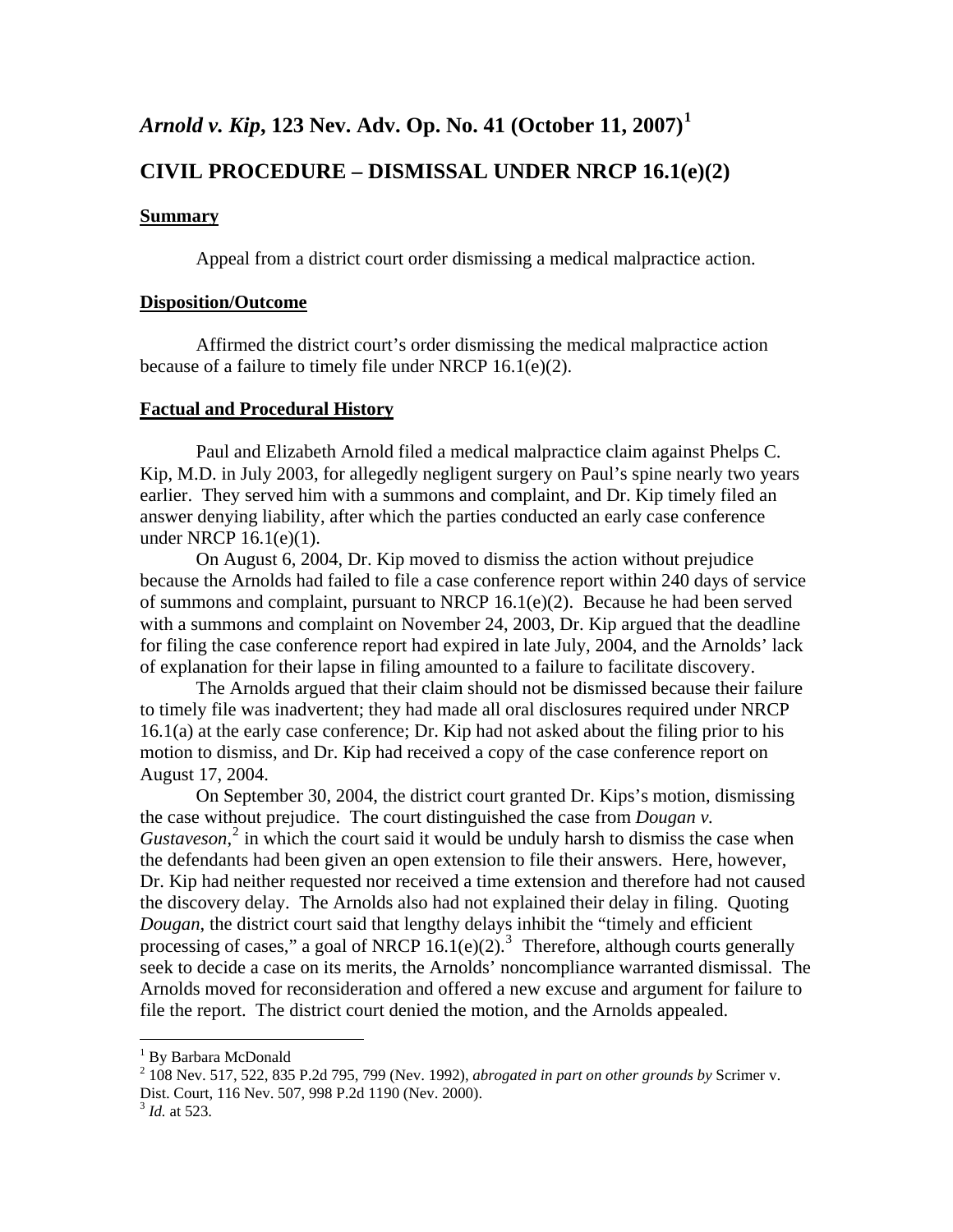#### **Discussion**

#### Abuse of Discretion

 The Arnolds argued that the lower court had abused its discretion in granting Dr. Kip's motion to dismiss, but the court found the assertion without merit. The court had not previously articulated the standard for reviewing orders granting motions to dismiss under NRCP 16.1(e)(2). However, the court noted its prior holding that sanctions for pretrial conference noncompliance under NRCP 16(f) were within the district court's discretion.<sup>[4](#page-2-0)</sup> The court accordingly announced that it would apply the abuse of discretion standard in reviewing the district court's order for a motion to dismiss under NRCP  $16.1(e)(2)$ .

 The Arnolds argued that the lower court had abused its discretion because under *Dougan*, [5](#page-2-1) the dismissal of their claims was an overly harsh sanction for their failure to timely file their report. They argued, although the 2004 version of NRCP 16.1(e)(2) allowed a district court to dismiss an action without prejudice *sua sponte* or upon the defendant's motion if the plaintiff failed to file a case conference report within 240 days after service of summons and complaint upon the defendant, <sup>[6](#page-2-2)</sup> Dr. Kip suffered no prejudice due to the late filing.

 However, the court distinguished the case from *Dougan*, where the appellant had not timely filed a case conference report only after the respondent had been granted an open extension of time to file answers.<sup>[7](#page-2-3)</sup> In *Dougan*, it would have been "fruitless" to proceed with a case conference because matters were not yet at issue, the answers having been filed well after the passing of the case conference deadline.<sup>[8](#page-2-4)</sup> Because the delay had been made to accommodate the respondent's request, the respondents did not claim that they suffered prejudice.<sup>[9](#page-2-5)</sup> The *Dougan* court narrowed its holding, noting that an "overly strict application of the rule" would be against the interests of justice.<sup>[10](#page-2-6)</sup>

 Here, the court ruled that generally, the party moving for dismissal under NRCP 16.1(e)(2) need not show prejudice, and the district court need not consider whether the delay in case conference filing has resulted in prejudice to the defendant. Without such a ruling, plaintiffs would have been able to exceed the deadline for filing a case conference report whenever the defendant could not show prejudice.

 The court also set forth a factors test under which the district court could use its discretion to determine whether to dismiss an action without prejudice for plaintiff's failure to comply with NRCP 16.1(e)(2). The non-exhaustive list included the length of the delay; whether the defendant induced or caused the delay; whether prosecution of the case was impeded by the delay; considerations of case management, such as compliance with scheduling orders or trial dates; and whether the plaintiff had good cause for delay.

 4 City of Sparks v. Dist. Ct., 112 Nev. 952, 955, 920 P. 2d 1014, 1016 (Nev. 1996). 5 108 Nev. 517, 835 P.2d 795 (Nev. 1992).

<span id="page-2-1"></span><span id="page-2-0"></span>

<span id="page-2-2"></span><sup>&</sup>lt;sup>6</sup> NRCP 16.1(e)(2) was amended in 2005 to require the plaintiff to file a case conference report within 240 days after an appearance by the defendant.

<sup>&</sup>lt;sup>7</sup> 108 Nev. 522, 835 P.2d 799 (Nev. 1992).

<span id="page-2-4"></span><span id="page-2-3"></span> $8$  *Id.* 

<span id="page-2-5"></span><sup>9</sup> *Id.*

<span id="page-2-6"></span><sup>10</sup> *Id.*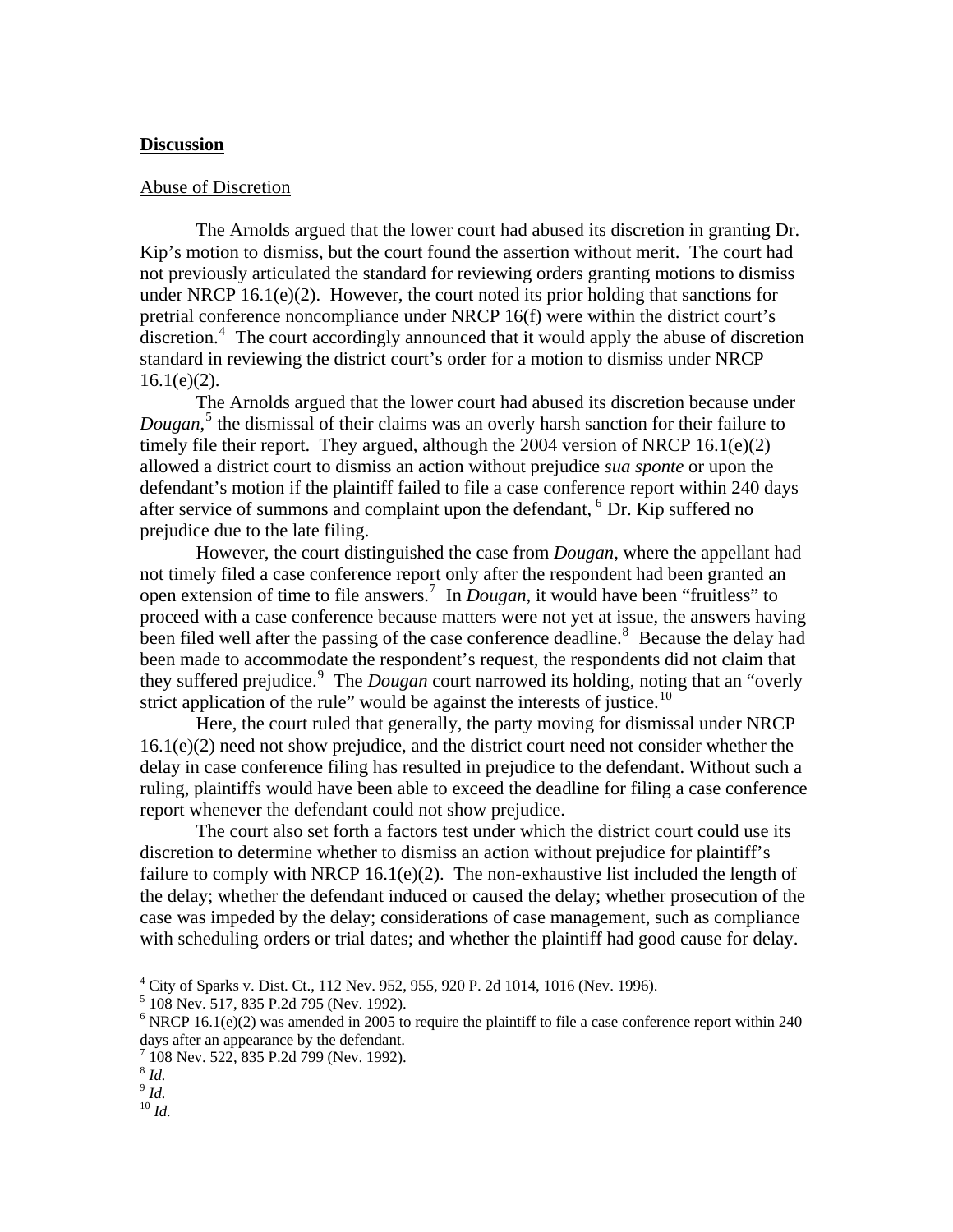The court also held that the district court is not required to consider whether the expiration of the statute of limitations would prevent the plaintiff from pursuing his claim after an NRCP 16.1(e)(2) dismissal. The district court should not consider the consequences to the plaintiff but instead consider the purpose of NRCP  $16.1(e)(2)$ , which is to promote timeliness of prosecution and to permit sanctions for failure to comply with the rule.

#### Motion for reconsideration

 The Arnolds filed a motion for reconsideration, arguing that the district court applied an incorrect standard in allowing dismissal and should have instead looked to other factors. However, the court noted that the district court had considered the Arnolds' motion and denied it on its merits.

 The court considered whether it could, in deciding the appeal, consider arguments made for the first time on reconsideration. The court held that it could do so, given two requirements: 1) the reconsideration order and motion were properly part of the record on appeal from the final judgment, and 2) the district court elected to consider the motion on its merits. In reaching its conclusion, the court first noted that prior cases provided unclear guidance. In *Las Vegas Police Protective Ass'n v. Dist. Court*,<sup>[11](#page-3-0)</sup> the justices considered the arguments without discussion. In *Rico v. Rodriguez*,<sup>[12](#page-3-1)</sup> the court stated that the arguments must be part of the record on appeal to be considered. Furthermore, while *Ross v. Carson Construction*,<sup>[13](#page-3-2)</sup> and *NOLM*, *LLC v. County of Clark*,<sup>[14](#page-3-3)</sup> both held that the court need not but may consider the arguments, the arguments were considered in *Ross*, but not in *NOLM*.

 Therefore, the court looked to the particulars of the instant case and held that if the reconsideration order and motion are a proper part of the record on appeal after the district court considered the motion on its merits, then the court was permitted to consider the arguments from the reconsideration motion during appeal. Here, the Arnolds filed the motion for reconsideration pursuant to District Court Rule (DCR) 13(7), permitting the filing without leave of the court. Under Washoe District Court Rule 12(8), which incorporated DCR 13(7) and provided deadlines for reconsideration, the district court considered the Arnolds' motion for reconsideration and denied it upon its merits. The denial was entered before the Arnolds' notice of appeal and thus the reconsideration motion and order were properly part of the appeal. The notice was timely filed under NRAP 4(a)(1), which required filing thirty days after the service of the dismissal order's entry. Therefore, the court could consider the arguments.

 The court next considered the Arnolds' argument that the expiration of the statute of limitations meant that the district court's dismissal without prejudice was effectively dismissal with prejudice. However, the court found that the district court dismissed the claim without prejudice under NRCP 16.1(e)(2) and was not obligated to consider the effect of the statute of limitations. Therefore, contrary to the Arnolds' argument, it was

<u>.</u>

<sup>&</sup>lt;sup>11</sup> 122 Nev. 230, 236-38, 130 P.3d 182, 187-88 (Nev. 2006).

<span id="page-3-1"></span><span id="page-3-0"></span><sup>&</sup>lt;sup>12</sup> 121 Nev. 695, 700 n. 1, 120 P.3d 812, 815-16 n. 1 (Nev. 2005).

<span id="page-3-2"></span><sup>&</sup>lt;sup>13</sup> 106 Nev. 885, 887, 803 P.2d 657, 658 (Nev. 1990).

<span id="page-3-3"></span><sup>14 120</sup> Nev. 736, 745, 100 P.3d 658, 664 (Nev. 2004).